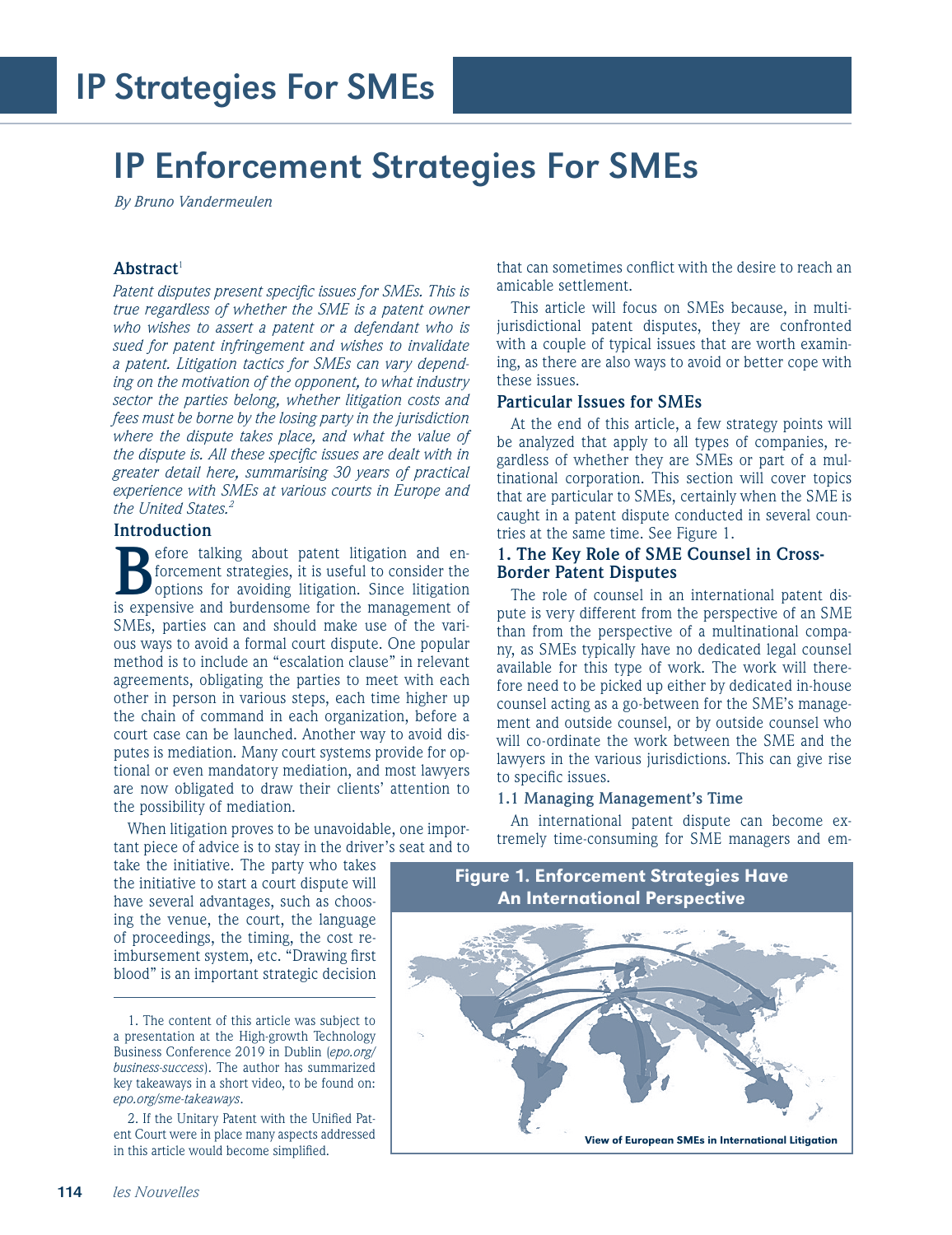## IP Strategies For SMEs

ployees. This is especially true when the dispute is brought before a common law jurisdiction, such as the United States, Canada or the United Kingdom, where the role of witness evidence, testimonials and discovery add extra layers of complexity to the litigation. Activities such as taking discovery, organizing disclosure, and preparing and attending depositions are unknown in the civil law litigation that predominates in continental Europe, and they put a heavy burden on the management of an SME.

In the early stages of a patent dispute, SME management will typically be very enthusiastic and committed to co-operating. As they feel personally affected by the dispute, they put their personal money into it and they are eager to help. But litigation is not a 300-meter sprint, it is a marathon, and after a year, and certainly after more than a year, that spirit of co-operation will gradually diminish and ultimately be exhausted. Managers have their own daily tasks, and managing a legal dispute is not amongst them. Therefore, as counsel, it is important to avoid such exhaustion and to keep the team engaged and moving forward, but at a slower, steadier pace so they can still remain focused on the goal even after a few years.

## **1.2 Acting as a Multi-Functional Filter by Separating Information That is Either Confidential, Legally Privileged or "For Attorneys' Eyes Only"**

When the dispute is litigated in several countries at the same time, requiring the SME to hire several outside lawyers to represent it in each country, co-ordination between all these outside lawyers is extremely important. See Figure 2.

The most important role of co-ordinating counsel then becomes acting as a filter between the various levels of information that needs to be exchanged, on the one hand with the opposing side, and on the other with foreign counsel representing the SME. These levels of information are determined based on several criteria that give each communication or item of information a particular label, such as "confidential" or "privileged" or "for attorneys' eyes only," etc.



Lawyers who have been trained only in continental Europe are less familiar with these concepts. In addition, the rules are becoming more and more complex—particularly in Europe, where two very different sets of European legislation were introduced at more or less the same time: the General Data Protection Regulation (GDPR) and

the European Trade Secret Directive (TSD). These two sets of rules serve very different purposes, but they came on top of already existing national regulations regarding legal privilege, confidentiality and bar rules, and they may confuse those who are not acquainted with any of these.

■ Bruno Vandermeulen, Senior IP Specialist, Impact Licensing Initiative, Brussels, Belgium E-mail: bruno@ impactlicensing.org

For staff working in smaller companies with no legal department, all these rules look similar and can be easily confused. A typical example is a non-disclosure agreement: once this has been signed, one might easily think that several other issues are also covered. This is understandable, because trade secret protection and privacy, for instance, have rules about the non-sharing of data in common. However, each set of rules has its own specific purpose and is enforceable only between distinct categories of actors that play a role in a patent dispute, which is why there is very often confusion.

When an SME manager needs to cross the Atlantic because he is facing a patent dispute in the United States, he quickly learns about discovery and must disclose to the opposing side a lot of information and e-mails that in Europe may be covered by privacy rules. On the other hand, he learns that his own lawyer receives information from the opposing side that is labelled "for attorneys' eyes only" that he himself cannot access. This rule is intended to protect the confidentiality and interests of the opposing party. The SME manager typically confuses this rule with another one that protects his own interests from that same opposing party, *i.e.,* legal privilege. What, exactly, is the difference? And where do the new rules regarding privacy and trade secret protection come into play?

These are issues that legal counsel is experiencing more and more and that become increasingly complex in cross-border disputes. SMEs need to do their homework to better understand these issues, but they usually cannot rely on internal expertise to deal with all these rules. They need a single point of contact who can manage these issues.

It is fair to say that SMEs rarely have good experiences with patent enforcement, and that they like to stay out of it. Although there are many exceptions to this claim, there are typical mistakes that SMEs make that cause this disarray with patent disputes. But these mistakes are not that difficult to avoid, which is why this article offers some recommendations.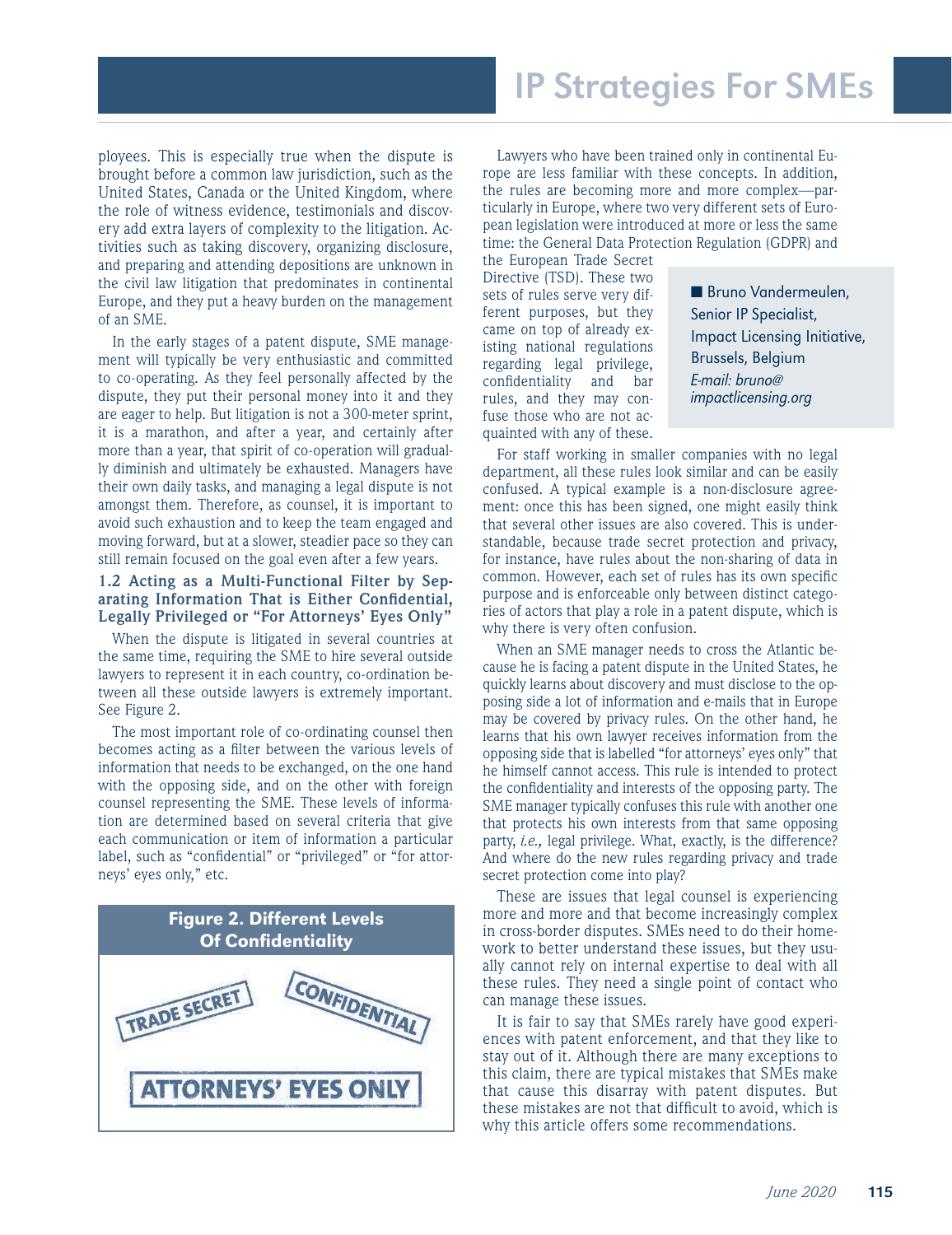## **Common "Mistakes" of SMEs When Confronted With an International Patent Dispute and Some Solutions**

- "Personalizing" a dispute
	- –Keep distance
	- –Build a team
	- –Delegate tasks
	- –Inventor/CEO as only witness?
- Voicing frustrations via non-confidential and non-privileged e-mails
	- –Manage internal communication
	- –Avoid paranoid attitudes
	- –Putting the right value on a dispute

#### **1.3 Avoid Personalizing a Dispute**

An SME manager who becomes involved in a patent dispute can sometimes take the dispute very personally. This prevents a business-oriented approach to the challenge. A typical situation is as follows: An inventor working as head of a scientific department at a university makes an invention, files an invention disclosure with the technology licensing office and supports filing a patent. Since the technology is promising, the university and the inventor decide to spin it off by setting up a company. The inventor also manages to find funding for the new venture, including his own savings. Since he has certain management skills, he becomes the first CEO of this company. When the company then gets sued to challenge the patent's validity or to stop its products from being sold, the CEO/inventor/investor will take such a legal attack very personally. Despite his function as a CEO representing the company, he will take the legal dispute as a personal matter between himself and the opposing party. What then typically happens is that the CEO exercises control over every argument, witness and document that is used in the dispute. The dispute becomes so time-consuming that he has no time to manage or to delegate other tasks. Soon the dispute revolves exclusively around the person of the CEO himself fighting against the competitor.

After a while, this starts to affect the quality of management and the time that can be devoted to management, and leads to demotivation among other members of the company, who are excluded from the issue. A proactive counsel is needed to help in depersonalizing the dispute by (i) encouraging the delegation of tasks early on and (ii) forming a litigation team instead of a "one-man army."

It should also be ensured that more than one person is able to serve as a possible witness in a dispute.

## **1.4 Deal With Reluctance to Disclose Sensitive Business Information**

Another related issue that frequently arises is that SMEs are typically reluctant to comply with a request for discovery (known as disclosure in the UK). As the SME

is often quite young, its activities may revolve around a single product or service that is considered to be highly innovative and unique. The company's manager is most often the author or originator of all the information that is requested for discovery. Therefore all requests for discovery or disclosure are perceived as excessively invasive and personal.

The SME manager will take such requests for disclosure as an invasion of their privacy—an attack on their private business life—because they have to disclose their business plans, their economic data and many other things they would never have to hand over if they had been sued only in a court in continental Europe.

Anticipating such fears and dealing with them as they arise is part of counsel's job, regardless of whether they are in-house or external. This reluctance must be prevented from becoming such a nuisance that the SME is willing to pay anything just to get rid of the dispute. Patent disputes are often settled for sums that are considered a "nuisance value." It is this reluctance to cooperate in discovery that accounts for the largest part of the nuisance value that motivates an SME to seek a deal rather than fight until better terms can be achieved, or the court renders a decision. Keeping this nuisance value down becomes an important part of counsel's mission.

#### **1.5 Put a Value on any Dispute**

A very useful tool that counsel can use to solve—or at least mitigate—the challenge described above is to ask questions at regular intervals about the value of the dispute. In most continental European countries, with the exception of Germany, outside counsel is not supposed to know what the financial stakes of the dispute are, as this is not considered to be part of his role. Nevertheless, it can be a key factor for putting a case into perspective and reaching a solution. Germany is an example of a jurisdiction with a very mature patent litigation system where this is handled differently. Parties who want to open a case before a German court must determine the *Streitwert* (dispute value) at the outset, so that the entry fees for the procedure and the fees that the losing party might need to pay to the winning party can be calculated in advance. This figure is not something the parties can decide freely; it is regulated, and the court itself will increase the *Streitwert* if it believes that the stakes are higher than presented.

Such a system has an advantage for the parties as it forces them to calculate their risks and financial exposure with greater care. It can therefore help to reach a settlement earlier. Especially for SMEs whose litigation budgets are limited, this is something that should be kept in mind.

In any case, counsel should ask management what the dispute is worth to them, what the value of the technology and its products or services at stake might be, and whether it would cost more or less to avoid infringement or to settle.

This estimated value is purely business-driven and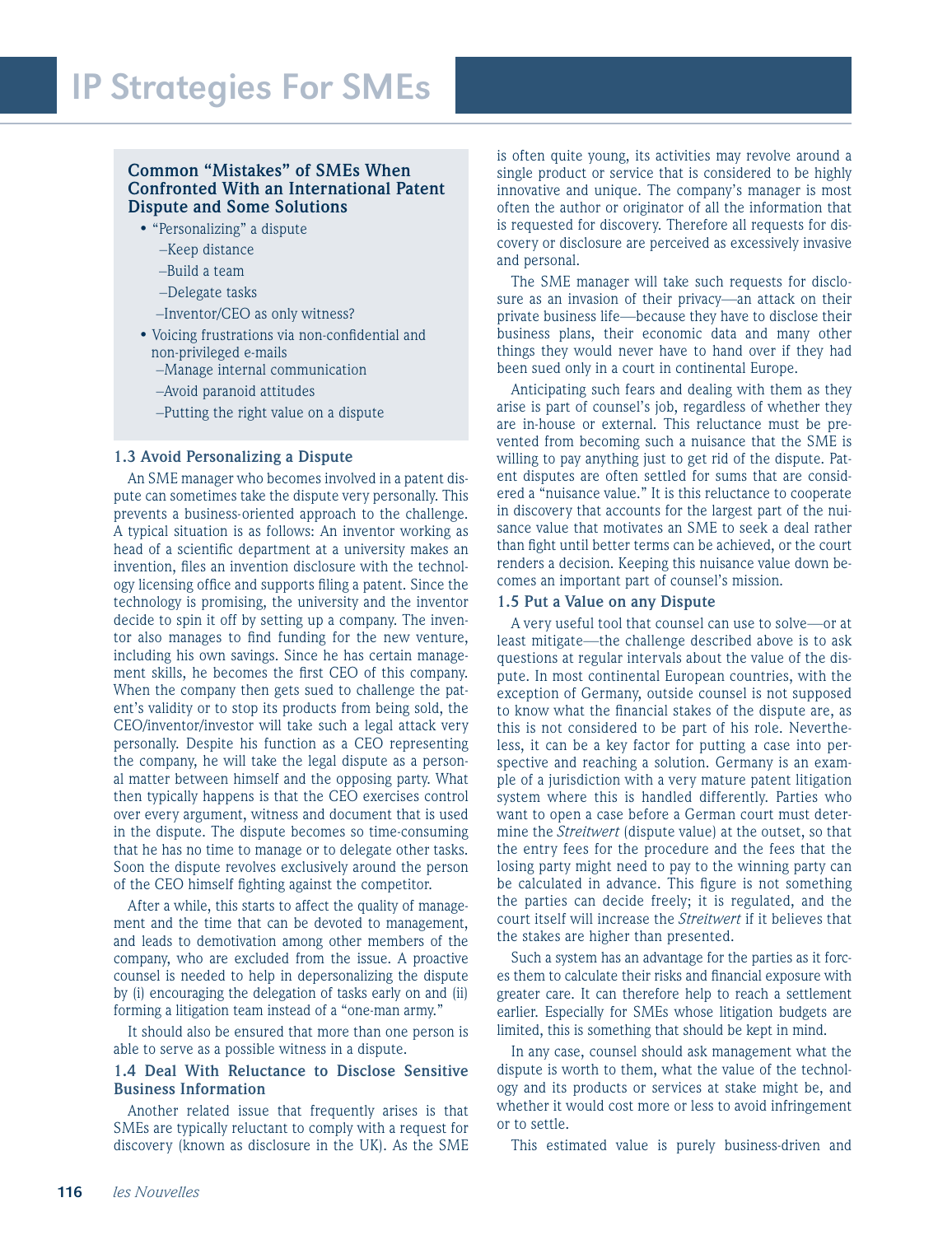should not be confused with the nuisance value described above, which is more an emotionally driven figure that should be disregarded. It is easier for outside counsel to distinguish between these two values than for the management of the SME to do so.

## **2. Financing Litigation**

#### **Budget Management**

- IP litigation lawyers: such an expensive experience—never again
	- –Benefit from "bifurcating" a patent dispute
	- –Request quarterly budgets over a long period
	- –Keep a say about the teams
	- –Improve recovery of fees: determining the "*Streitwert"* of a dispute
- "No cure, no pay": a good solution?
- Litigation funding: an alternative?

## **2.1 Budget Your Own Litigation Costs Regularly and for Longer Periods**

Litigation lawyers don't like to come up with budgets or make estimates about their costs in a legal dispute as it is challenging to predict the actions of opponents and the time and effort it may take to counter them. Nevertheless, budgets and fee estimates are essential for SMEs to decide whether or not a patent dispute is worth pursuing.

Contrary to the United States, in Europe it is not possible to conclude a fee agreement with a litigation lawyer on a "no cure, no pay" basis. Ethical and professional rules do not allow a pure contingency model, as it might compromise the legally required independency of a lawyer. However, many jurisdictions do allow agreements that stipulate a markup or a success bonus for counsel upon successful conclusion of the litigation. Nevertheless, experience teaches that even these solutions require attention in order to avoid another type of dispute between companies and their legal representatives.

#### **2.2 The Alternative Solution: Litigation Funding**

A good alternative to negotiating success fees with your counsel is to seek litigation funding from a specialized company. Such companies act like investors who evaluate the risk of winning or losing, similar to any other investment company. By advancing the legal fees, they do not invest in the company's stock or technology, but in the chance that a company will successfully defend its case and get an award out of it. Only if an award is collected do they take a share of that award in return for the risk of their investment. Such business models exist and are becoming more and more popular in Europe.

### **2.3 Be Aware of the Variety of Cost Recovery Procedures**

Although the cost recovery procedure is rarely a decisive factor in a party's choice of jurisdiction, it is important for SMEs to know which jurisdictions have cost recovery procedures and which do not. This can help to determine when the time is right to make settlement attempts, and it may also help to prevent parties from behaving unreasonably during the dispute. For instance, opponents focusing on litigation profits (*e.g.*, when the opponent is not practicing the patent) typically avoid jurisdictions where they run the risk of cost reimbursement, because this means higher financial exposure.

In the United States, the lawyer's fees of a prevailing party can only be recovered from the losing party in a so-called exceptional case, *e.g.*, when a patentee attacks a party with clearly bad intentions, meaning that there is not the slightest ground for alleging infringement. The disadvantage of never recovering your lawyer's costs is only compensated by the comparatively large damages awards in the United States, which often make the costs of litigation affordable in the event of a win.

In Europe, cost recovery by the prevailing party against the losing party is, in principle, mandatory under a 2004 European Directive. However, practice shows that this directive is applied very differently from one country to another. The determination of the value of the dispute is an important factor in determining how much the prevailing party can recover from the losing party. In Germany, recoverable fees are predictable and can be calculated with some precision, but they are hardly ever sufficient to cover all costs. In the United Kingdom, in contrast, recoverable costs can be unpredictable, as they depend on how the dispute evolves. Instead, UK courts have discretion to award a small or large portion of the legal fees sustained by the prevailing party against the losing party. In the Netherlands, the losing party frequently has to pay all the legal fees of the prevailing party, and the amount is not known until shortly before the court hearing.

It is important that counsel inform the SME, in a timely and complete manner, of the amounts that it may have to pay, both for the requested legal services and for those of the other side if the litigation does not end in the way they expect.

## **3. Patent Enforcement Strategies are Sector-Dependent**

Generally speaking for businesses of any size, patent enforcement disputes can vary widely according to the sector the parties belong to. As long as the business is facing an opponent that is a direct or potential competitor and needs to protect its own commercial activities, there are many options for negotiation, and each party can then determine where their interests lie.<sup>3</sup> Cross-licensing with market allocation (if permitted by antitrust law) and other mechanisms are then available to help the parties to find common ground.

Three sectors are of particular relevance. The first is the life sciences sector, where a distinction must be

<sup>3.</sup> When the opponent is not practicing the patent, the focus usually is on financial terms.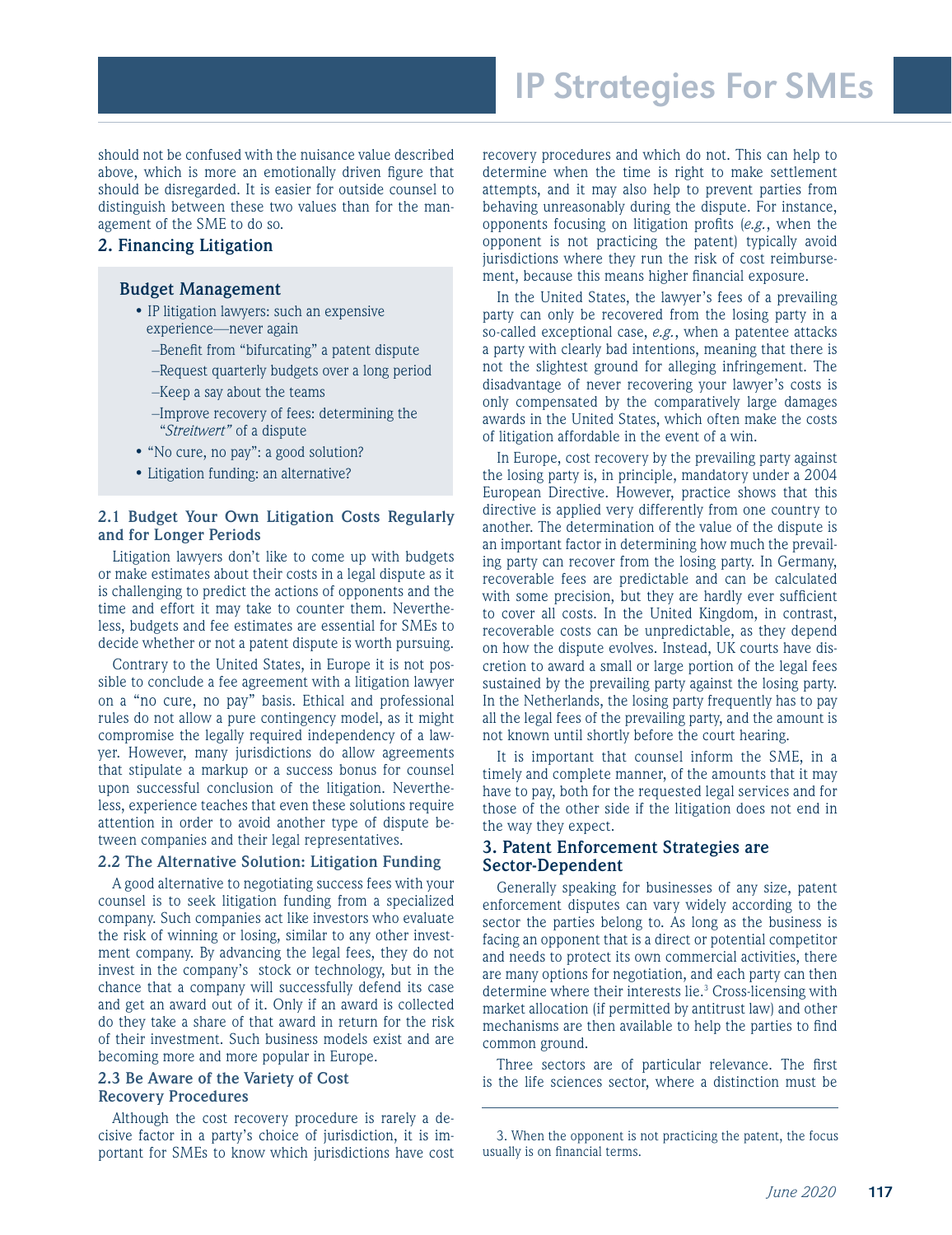made between the pharmaceutical sector, the medical devices sector and the biotechnology and biosimilars sector. The second is the electronics sector. And the third is the chemical sector. See Figure 3.

#### **3.1 Life Sciences**

In Europe, drug patent litigation by and against pharmaceutical companies is characterized by a country-by-country approach. Drug patents must be enforced (or challenged, as the case may be) in each country separately, and not all countries are worth instituting litigation. There are two reasons for this. The first is because patents are still strictly territorial in nature: a win in France has no legal effect in Germany and *vice versa*. But the second and more important reason is that each country has its own social security system, with its own rules of reimbursement. There may therefore be countries where it is worth fighting for the market of a particular drug, and other countries where this market is not interesting enough. Companies that would like to launch a generic or competing drug on a national market must consider not only the size of the market, but also the gains to be made for that particular product via the social security system.

This explains why, for instance, in a small country like Belgium, with a relatively small consumer market, there are as many drug patent disputes as in other, larger jurisdictions, such as Germany and France. Belgium has a rather generous social security system that makes it worthwhile for pharmaceutical companies to litigate their patents there, too.

Medical devices, although part of the broader life sciences sector, are sold and distributed in a very different market. As they are not pharmaceutical products, they are not subject to attractive reimbursement rules. On the other hand, they are heavily regulated, *e.g.*, by technical standards, traceability rules, compliance and storage rules, and rely on a complex and carefully designed distribution mechanism. Such products cannot easily be re-routed or

hidden from patent attacks. To knock out a competitor in Europe, it is often sufficient to successfully stop them in one or two countries so that their further supply or distribution throughout Europe is compromised. That often suffices to succeed for the rest of Europe.

Biotech products and biosimilars are again a different and also challenging area. There are only a few courts in Europe that are specialized enough to handle the more complex subject matter. In addition, the manufacturing facilities for such products are concentrated in a small number of jurisdictions. Consequently, pan-European litigation for such products is not necessary, contrary to drug litigation. Disputes in this sector will mostly be concentrated in just one or two key countries.

#### **3.2 Electronics**

Patents in the electronics sector, particularly those relating to telecommunications or entertainment equipment covered by international standards, are typically enforced in jurisdictions where the products are imported from outside Europe, *e.g.*, the Netherlands. This makes it possible to block importation of such products for the entire European region in a single blast.

There are specific legal issues encountered with patents in the electronics sector, such as FRAND (fair, reasonable and non-discriminatory licensing conditions), because most often the dispute involves the enforcement of standard essential patents, or SEPs. This is a specific area of law that is not encountered when enforcing patents for biosimilars or drugs, but that is very typical for electronics.

Another typical feature of enforcing patents in the electronics sector is that many disputes are settled via cross-licenses. This is because the parties involved in an electronics dispute both own patents that are relevant to the other party's products and that both parties can benefit from. This means there are a lot of opportunities for cross-licensing. In the drug sector, in contrast, licensing opportunities are much less available: it is mostly a legal

> issue between generics and innovators, and cross-licensing opportunities are close to nil.

#### **3.3 Chemicals**

In the chemicals sector, companies sell compounds and materials that very often are no longer protected by patent—only their manufacturing processes are. Chemical patents often protect improved manufacturing methods that reduce the cost of either manufacturing or the equipment and machinery for their manufacture, or that improve the products incrementally via their composition and efficacy. For this type of patent enforcement, it

#### Figure 3. Different Industry Sectors Require Different Enforcement Strategies Life sciences **Electronics** الأ **Chemicals**

• Medicinal products (drugs) • Country of central import is key - Country of manufacture is key Country-by-country approach (border seizure) · Process patents: Depending on national social **FRAND** issues Difficult to prove infringement security No public information • Patent "packages" - Much information publicly - Protection of trade secrets available • Cross-licenses - Indirect infringement issues Antitrust concerns: few settlement options Sue supplier/competitor, not vour own customer • Medical devices Offer, delivery and use must Very different national  $\sim$ take place in same markets iurisdiction A win in one major market can knock out a competitor in an entire region - Biosimilars Require specialized courts